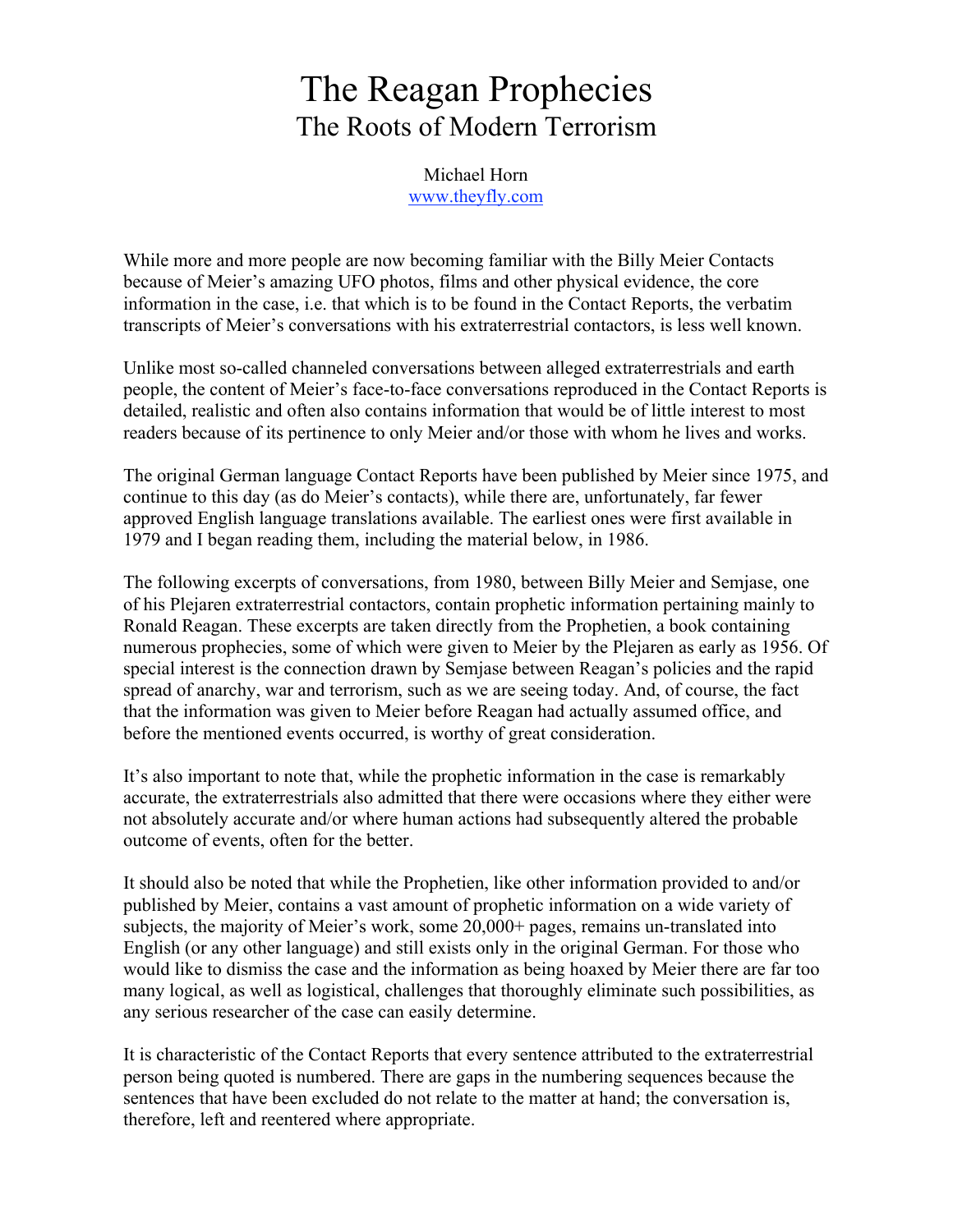From Contact #136, October 14, 1980:

# Semjase:

- 139. So right now, I will name the next coming event, which will become known worldwide, if it fulfills itself.
- 140. This refers to the election of the new American president.
- 141. Worldwide will be expressed in this event, that the smaller evil must be chosen, consequently the present President Carter shall not continue to occupy his position.
- 142. For this reason the great new man, Ronald Reagan, will be America's president.
- 143. A man, who due to his future actions, will align everything toward the purpose, to allow the old prophecies to be fulfilled, which will result in the fact, that slowly but surely everything on Earth will widen to a world-wide war.
- 144. The new president will be aggressive and bent on solving the problems by military power and armament.
- 145. This in contrast to his predecessor, who however is also unsuitable in his position, as well as the new president, who exhibits radical and extreme lines.
- 146. Contrary to the erroneous opinion of the American and the worldwide populace, Reagan does not represent the smaller but the greater evil, as the people of Earth will also experience.
- 147. Commenting generally on the earthly presidential elections, this is to be said, that a rather great mistake is being made, that after every 2, 3 or 4 years etc., a new presidency is always being sought, after which a new president for a nation will be chosen.
- 148. Every new president lives with different ambitions and emotions, but also every new president has a different character, different plans and a different illogical understanding in regard to politics etc.
- 149. This leads to the fact that every new president or other ruler disregards and changes the past actions of his predecessor, due to which repeatedly new errors and confusion materialize.
- 150. The only right way would be, that a truly good man attains to power, who is free of all those matters, which are erroneous and confusing.
- 151. This man would have to occupy his office as long as he is able to conduct himself in clear consciousness and without confusion.
- 152. In only this manner can steady and good politics in a nation be created, to unfold and become effective.

…………………………………………………………………………………

- 194. Concerning additional chronological predictions for the coming months and years, is given as follows:
- 195. Around the time of January 19, 1981, Japan will be shaken by an earthquake, which we calculated to be about 8 points strong, according to the Richter scale know to you.
- 196. This quake, which despite its strength will remain without great catastrophe, serves as sign of the end of the Irani-American hostage affair.
- 197. On the same day, at 21:30 P.M., the American hostages should be freed which, however, will be prevented by the power of Ayatollah, Khomeini, because with it he wants to strike the departing American President, Jimmy Carter, to whom he does not want to grant the triumph.
- 198. For this reason, he prevents the release of the prisoners the very last moment, so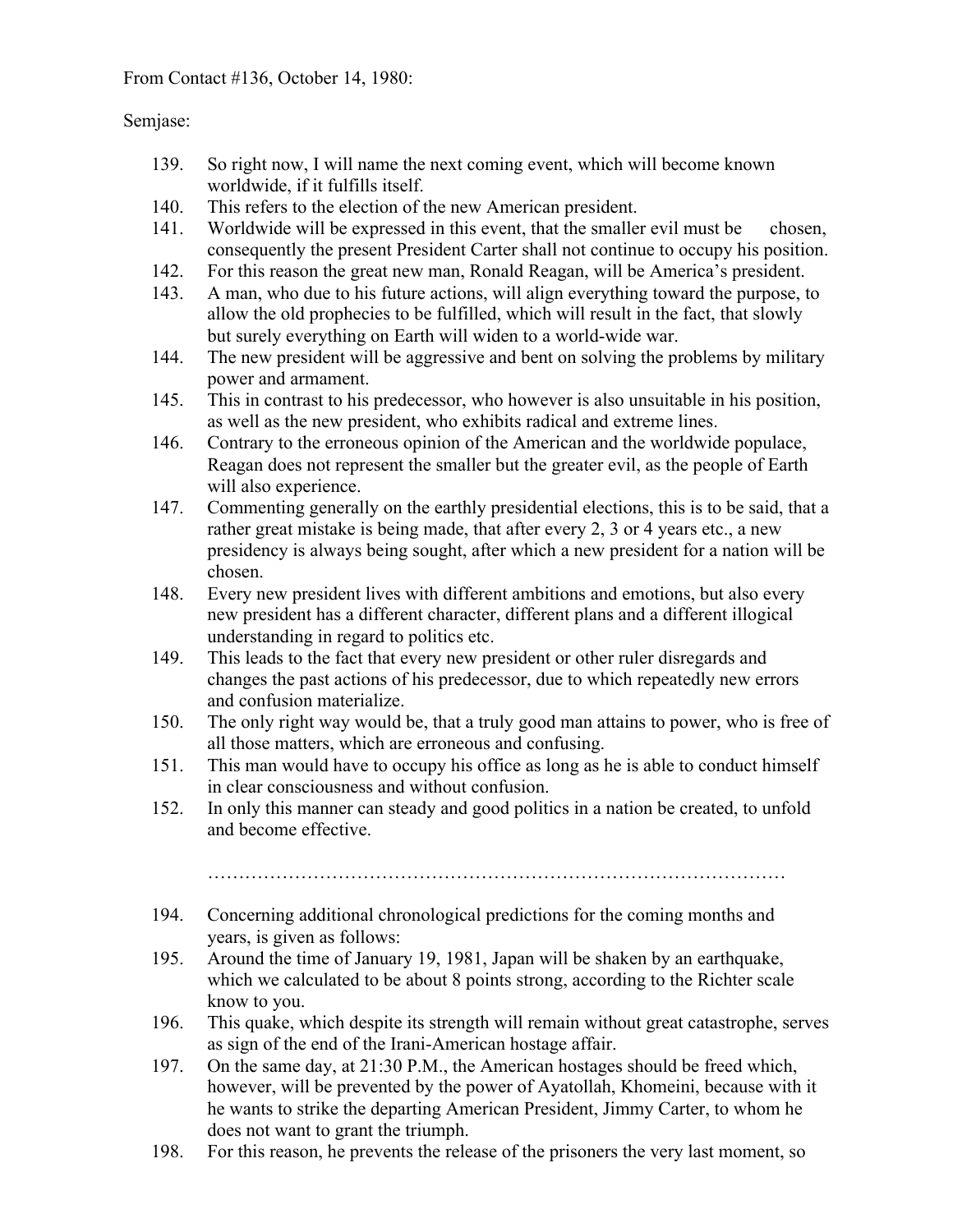that the release only occurs on January 20, 1981, at about 18:23 PM.

- 199. With that for the time being, the greatest criminal extortion of the Earth world ends, which however, at a later point in time, will have weighty repercussions for the Iranian people and their government.
- 200. At first, the Iranians will be of the erroneous opinion that, due to the criminal extortion and its consequential release of the prisoners, they have won a victory, whereafter they soon will come to realize, that with that they have purchased all kinds of iniquity and ruin.
- 201. But their regret and realization of their erroneous idea and of their fanaticism will come too late.
- 202. Especially the new U.S. President, Ronald Reagan, will show forth his power, to vengefully prosecute Iran.
- 203. And that will be so, as well as many other very irrational and evil matters, which lead to murder and war, a man sees to that, who works closely with President Reagan, namely a war- and intrigue-fanatic like Reagan himself, a man named, Haig, who already has stirred up much political trouble.
- 204. Reagan will become especially unforgiving towards Iran, when he will be closely informed about the fact, that the US-hostages had to suffer tortures, and that presently they still do.

…………………………………………………………………………….

- 221. Then follows the first political blow of U.S. President Reagan, who will affront the world with terror measures.
- 222. His first big actions in this regard will already become known by the end of January, 1981, and at the beginning of February, 1981, namely that he stretches forth his hand, in terms of a pact, to murderous dictatorships and regimes in smaller nations, and smoothes their way for enslavement, suppression and murder of their people.
- 223. The assistance in armament, which he grants these nations, will have vicious consequences.
- 224. Also with Russia, this new president will have a falling out, at this time, and speak harsh words, which will provoke the Russian government.
- 225. But this will not be enough of the American President's absurdity because these actions only indicate the beginning of his evil time in office, during which he destroys much of the hopes of peace, which in strenuous work, since the last world war, have been established.
- 226. As next terror blow against mankind of Earth, Reagan will bring into play the neutron bomb, secured under his predecessor President Carter, because Reagan will want to allow this terror weapon to be stationed in Europe.
- 227. Consequently, Russia will speed up even more its secret armament and then bring an even more terrifying weapon into the evil play.
- 228. Not only for the entire world, but especially also for the American people, Reagan will conjure up very much evil.
- 229. One of these evils will be that he will undermine the security for the consumers of goods.
- 230. A large consumer-security-firm will be attacked by Reagan, whereby the security for the consumers of America will again begin to suffer, which as a consequence will show that, due to accidents, the death rates will again rise, because of Reagan's intrigues, the security of consumer goods in construction etc. will be neglected.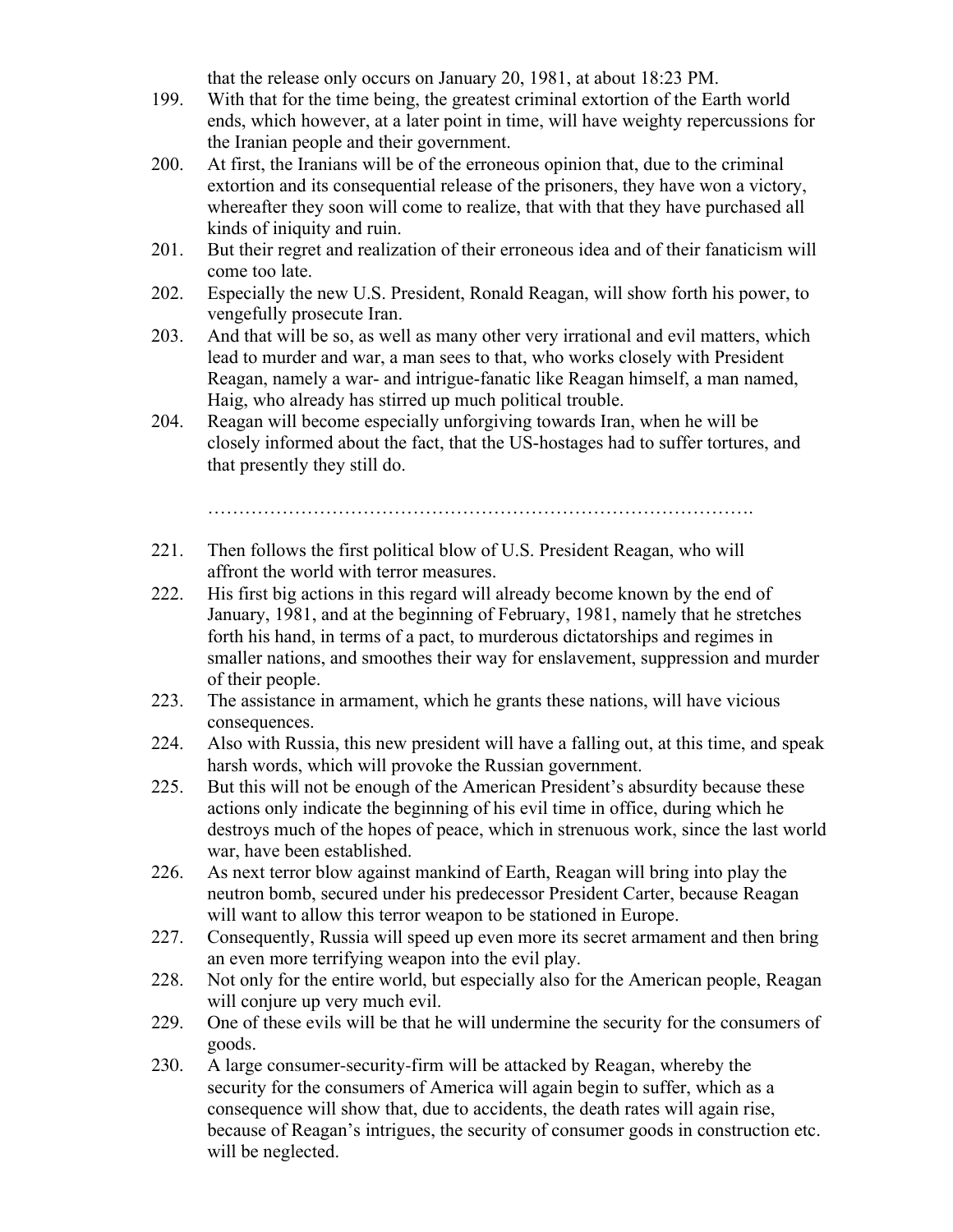Billy: You said to me years ago, that Reagan will be the true originator of the Third World War.

#### Semjase:

- 231. Certainly, he will be the man, who prepares the way to lay the foundation for matters, which finally lead to the third world-fire.
- Billy: But which will not be carried out under Reagan's sceptre, or?

#### Semjase:

- 232. No, and that is fortunate for Earth mankind.
- 233. Namely, if he would have the decisive word in leading this war, then the entire Earth would be destroyed.
- Billy: Which probably equates to a total atomization?

#### Semjase:

- 234. Yes.
- Billy: Then there will still be people, who hopefully recognize these matters in time.
- Semjase:
	- 235. This will be so, and his inglorious end is now already set, as well as that of the murderous Ayatollah Khomeini, whose end begins to approach within the first days of February of the year 1981, when he will be stricken by an incurable disease.
- Billy: One murderer less will live on this world. But as a rule, usually nothing much better follows one of these.

#### Semjase:

236. Unfortunately, that is the truth, and this will still remain so for a long time.

Billy: Otherwise, the world would really come to rest.

#### Semjase:

- 237. Yes, and that would not please those demanding to be in power.
- Billy: And that would not please these power guys.

- 238. Sure, but listen again:
- 239. Ayatollah Khomeini and his allies will play with the thought during the first months of the year 1981, that the Ayatollah should be treated by well-known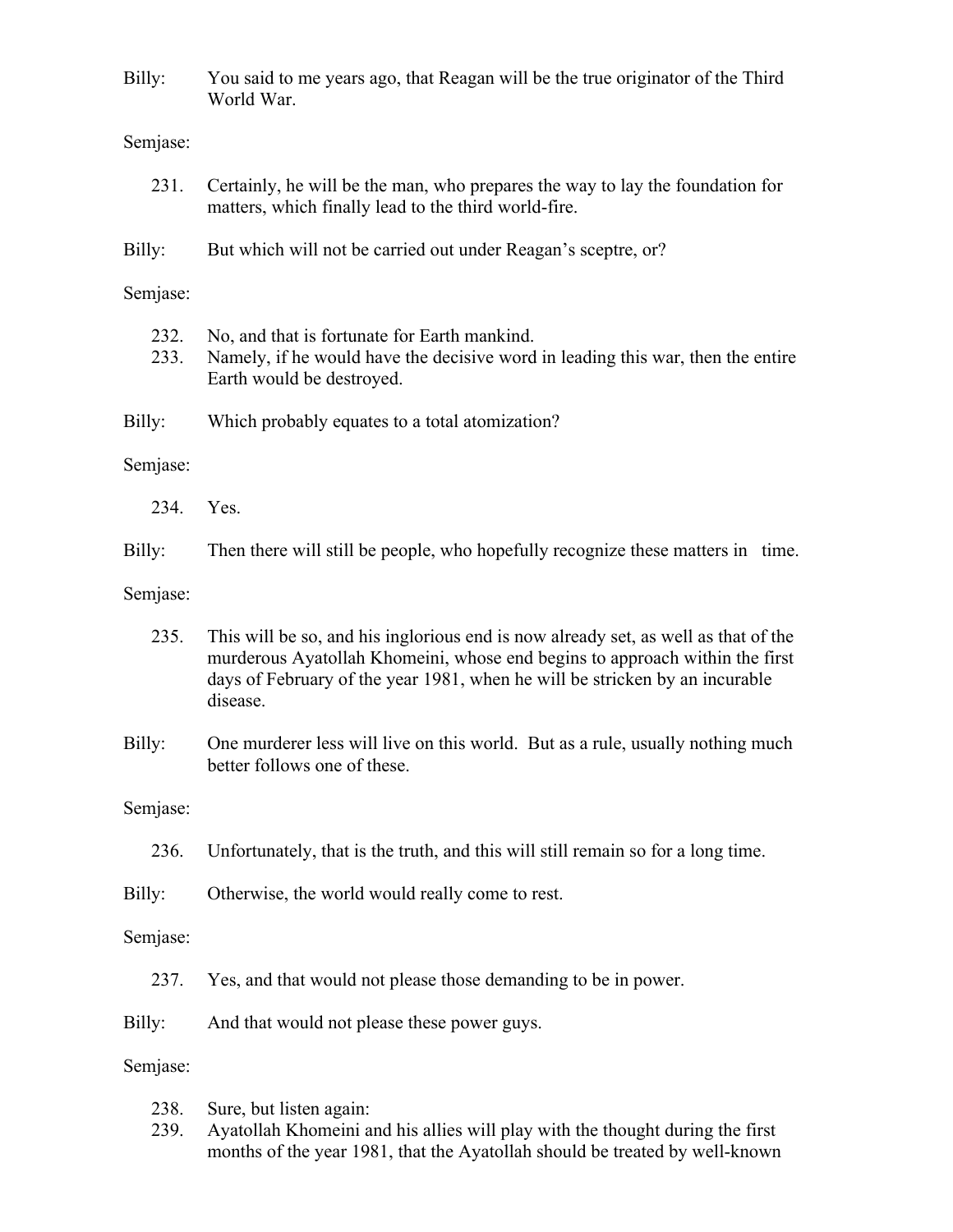physicians in Switzerland.

- 240. The materialization of this attempt, however, is at the moment still questionable, because no clear picture can yet be formed.
- 241. The brain functions of Khomeini are damaged, therefore, capricious actions and decisions are often exhibited by him, which in their final form very often cannot be forecast.
- 242. For this reason his appearance in Switzerland can not be foretold with certainty, as also not the Pope's journey to Switzerland, who is considering the thought of visiting your motherland by the middle of the year 1981.
- 243. Also with the Pope certain insecurity factors are present, which at least could postpone his journey.
- 244. By and large, the year 1981, generally holds very many uncertain factors, wherefore exact time frames can only seldom be given, as well as it is also not possible to predict with absolute certainty in different cases, whether a certain event will occur or not.
- 245. However, this relates exclusively only to events, which refer directly to individuals.
- 246. This only because the year 1981, especially in regard to individual events, is ruled by such individuals whose material consciousness, and with it the brain, reveal damages which lead to capricious, moody and prediction-inaccurate actions.
- 247. This is also the case with Prince Charles of England, who will get engaged to a certain Diana, which will lead to a marriage during the first half of the year, if these plans, due to the instability of this man, become doubtful again.
- 248. On the other hand, it would be good if Prince Charles would not marry this girl, because if the marriage actually takes place, this marriage will not become a happy one, especially not for Diana, who will have to suffer hard under the tyranny, lack of self-control, moodiness and other emotional outbursts of the Prince, which understandably will be tried to be kept secret by the Royal House with all means.

Billy: That is not so, because greater and worldwide events, even if these notions are only momentary, could be made public to the information media and brought to Man's attention. And as you mention these events to me already long before their occurrence, curious people will reflect on it, and due to this perhaps change their mind for the better.

- 298. That is logical.
- 299. Good, then I will give you the necessary information regarding the President of America.
- 300. On March 30, at 21:45 P.M. before the Hilton Hotel the event will happen in the city where he is speaking, where the President will be shot down by a student, named John Hinckley.
- 301. Ronald Reagan will suffer a shot in the lung, from which via surgery, the bullet will be removed.
- 302. His injury will not place his life in direct danger, while the life of several of his escorts, however, will be in direct danger, one of them a security officer and Reagan's press speaker.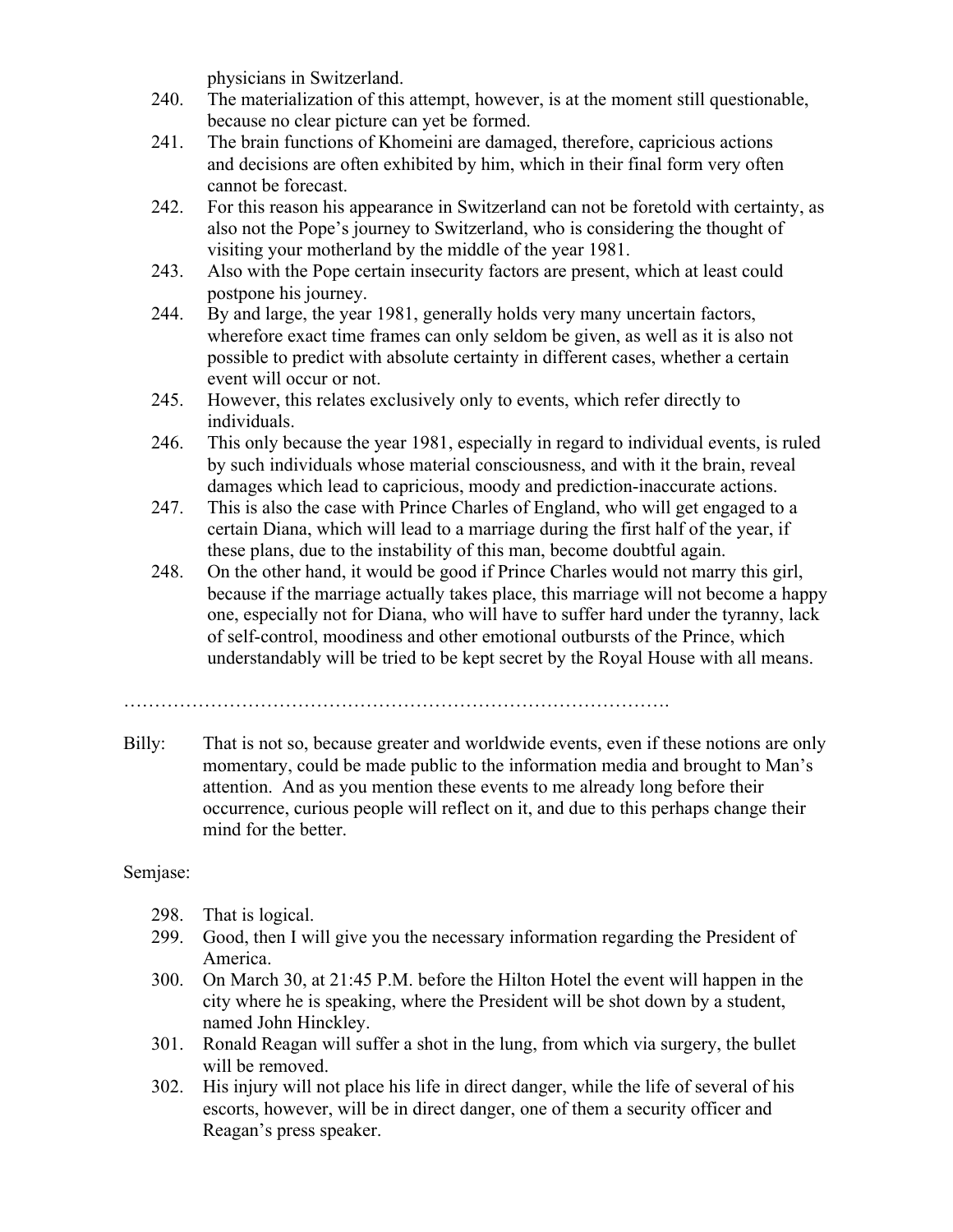Billy: Aha, and which time do you mean by 21:45 P.M.? Is this according to American or to our time?

## Semjase:

- 303. The time mentioned corresponds to Central European time, and pertains particularly to the changed time.
- Billy: That I do not understand.

## Semjase:

- 304. But you know, that the so-called summer time plays a great role in the nations of Europe.
- Billy: Naturally, but Switzerland wisely has excluded itself therefrom for about 40 years.

## Semjase:

- 305. Surely, but during the year 1981, it will again be reinstated.
- Billy: This could not be true. That is sheer idiocy, because such a change only creates horrendous additional financial expenditures and in addition, absolutely no energy savings, as the super-smart envision.

## Semjase:

- 306. Unfortunately, that is correct, but the illogic in Earthman up to now, has never stopped short of the dumbest stupidity.
- Billy: You have spoken a true word there.

## Semjase:

- 307. Shall I now continue to tell you?
- Billy: Naturally, because I still do not understand several things. You said that already shortly after Reagan taking office, background enemies will stand ready to murder him. Now you just mentioned that by a single man only, a student, he would be shot down. Has the danger for the President not past with that, and what is not clear to me particularly, whether or not he still dies after the operation due to his injury. In this regard you did not express yourself clearly, because you mentioned that the bullet injury is not directly life threatening.

- 308. As usual, you are quick of hearing.
- 309. I actually only spoke about the direct gunshot injury, which the American President, Ronald Reagan, will have to suffer, but which during an operation of several hours can again be removed.
- 310. The man's state of health after the operation will be satisfactory, however, several